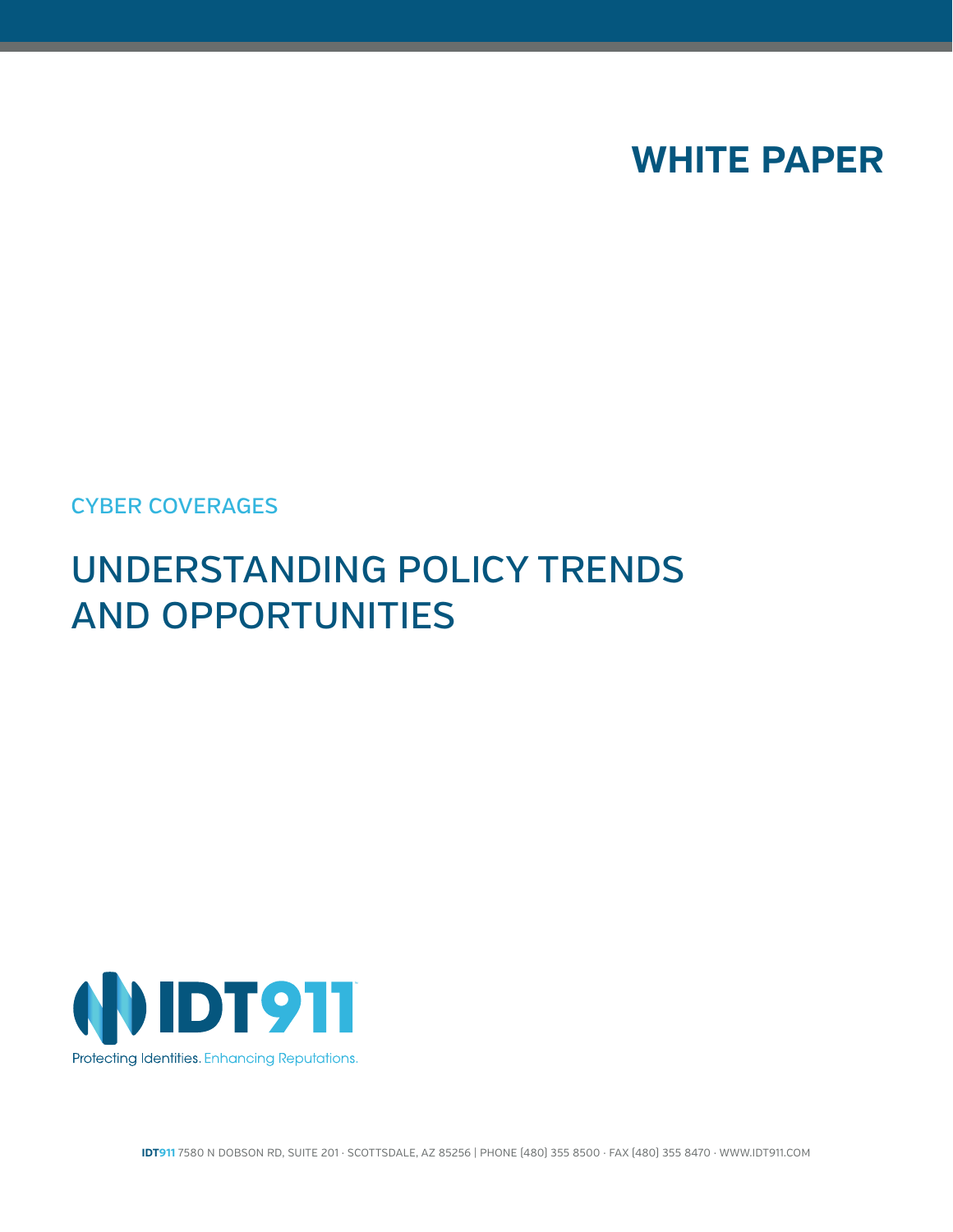### **DEFINITIONS**

**1. Cyber Coverage** - Insurance coverage that focuses on services and systems related to technology and their use in business. Risks addressed include website and software design, network equipment, damage caused by service interruptions and computer viruses, and much of the work performed by technology vendors and consultants. Insureds are also commonly covered for damages if they inadvertently transfer a virus to a network owned or operated by someone else.

**2. Data Breach Coverage** - Often used interchangeably with Privacy Breach Coverage and/or Security Breach Coverage. Coverage that protects businesses in the event sensitive, protected data is compromised or exposed. Many policies also cover costs associated with first-party response and thirdparty liability exposures.  $\blacksquare$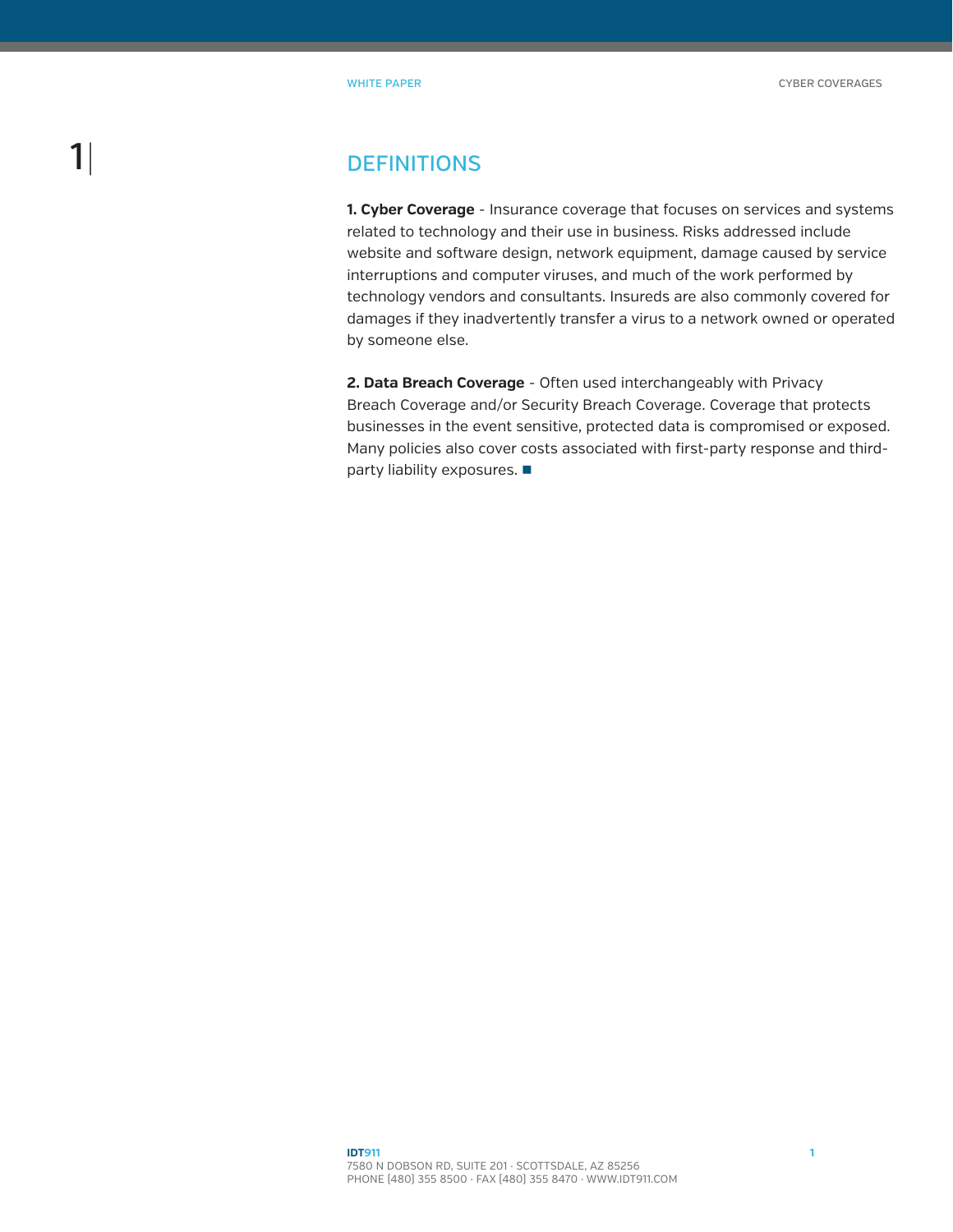WHITE PAPER COVERAGES

### 2|

**CARRIERS ARE CREATING AN ARRAY OF COVERAGE SOLUTIONS TO ADDRESS MOUNTING BUSINESS RISKS.** Misconceptions and myths about data breach, privacy, and cyber coverages abound. Insurers, brokers, and agents may be as confused as their clients, potentially putting businesses at risk if they believe they don't need crucial coverage, or if they think they have coverage when in reality they do not. By developing a more in-depth understanding of the latest insurance solutions, agents and clients alike will be in a better position to assess the options.

#### **HISTORY OF CYBER AND PRIVACY BREACH COVERAGES**

The first cyber coverage solutions appeared in the early 1990s, as technology began to play a larger role in daily life and the Internet was emerging as a viable business tool. Service interruption and website liability coverages were popular early options as businesses discovered the need for risk management and mitigation in a world that was increasingly reliant on technology. Websites evolved into active business platforms rather than just online placeholders, or the digital equivalent of billboards. With this evolution in the late '90s, the increase in the connections to consumers and other businesses grew exponentially. Coverages that spoke to network liability soon followed and became prominent, at least for larger companies and specialized online businesses.

In 2003, the first privacy breach notification legislation was passed in California, prompting a major leap into what we recognize today as privacy data breach coverage. More businesses recognized the need for first- and third-party coverages as they grappled with a wide range of new data protection issues and the risks associated with them. Breach notification obligations were being mandated at the state level. In addition, industry standards in the payment card sector and federal regulations in the form of HIPAA and HITECH brought more stringent compliance requirements as well.

The expanding scope of risks businesses face today has prompted carriers to create a broader array of coverage solutions. These new options are designed to more fully address not only the conventional issues of doing business online, but also the dangers surrounding consumer data breaches and cyber business interruption as well as emerging threats such as data ransom and cyber extortion.

Unfortunately, while there may be more variety in the coverage options available to businesses, less than half of carriers currently offer cyber policies, though a majority indicated they plan to offer some form of cyber coverage in 2015<sup>1</sup>. And in spite of the near-constant media attention to

<sup>1</sup> Cyber Insurance Survey, ISO, Nov. 2014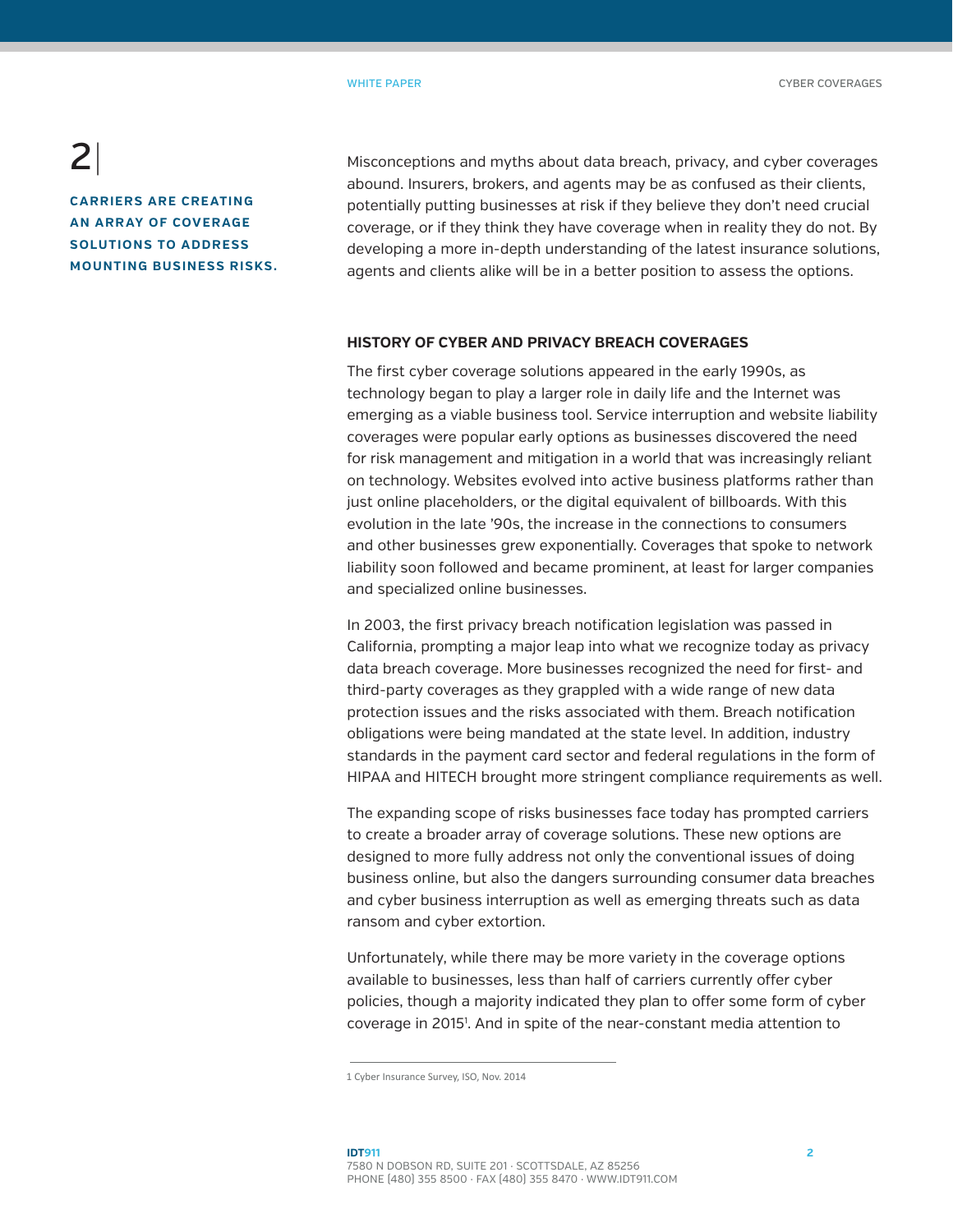### $\mathbf{B}$

**THERE ARE SIGNIFICANT DIFFERENCES BETWEEN CYBER AND PRIVACY BREACH COVERAGES.**

major data breaches, there continues to be a misperception—or perhaps it's apathy—among business owners that they don't need coverage for cyber or breach risks, or that their current umbrella policy already includes this type of coverage. Even among insurers surveyed by A.M. Best, more than half said they don't purchase cyber coverage for their own businesses <sup>2</sup>. The insurance industry has an opportunity here to lead by example in its drive to increase customer awareness of the very real need for cyber coverage. This must remain the number one priority for producers.

With big breaches dominating headlines, more business owners are looking for ways to move from fear to action. They are increasingly acknowledging the need for cyber coverage and want help determining their needs, but many don't know where to turn, especially if their broker isn't familiar with or doesn't offer cyber policies. The need is there. How can the industry better drive demand? The answer: Education. Today's environment has created a prime opportunity for insurance companies to market and sell cyber risk programs much more effectively by creating a solid foundation of knowledge for producers and clients.

Education and awareness of risks and mitigation best practices are key to proactive protection. Policyholders have the tools available to significantly improve their security posture and reduce their risk of a breach, but identifying and implementing effective measures requires they have a better understanding of today's cyber threat environment. Insurers also must have top-tier knowledge available to help guide clients toward the right solution.

The evolution from narrowly focused coverage to coverage that addresses multiple risks in interrelated areas is one reason behind the confusion felt by businesses and producers. Knowing which risks a particular company faces and how best to mitigate them isn't nearly as straightforward as it was even five years ago. Current thought leadership and insight into the evolving world of best practices from experts in the cyber coverage realm is crucial to marrying risks with appropriate mitigation strategies

#### **UNDERSTANDING POLICY TYPES AND COVERAGES**

The terms "cyber" and "privacy breach" are often used interchangeably when referring to the policies available, but there are significant differences between them.

<sup>2</sup> A.M. Best Fall 2014 Insurance Industry Survey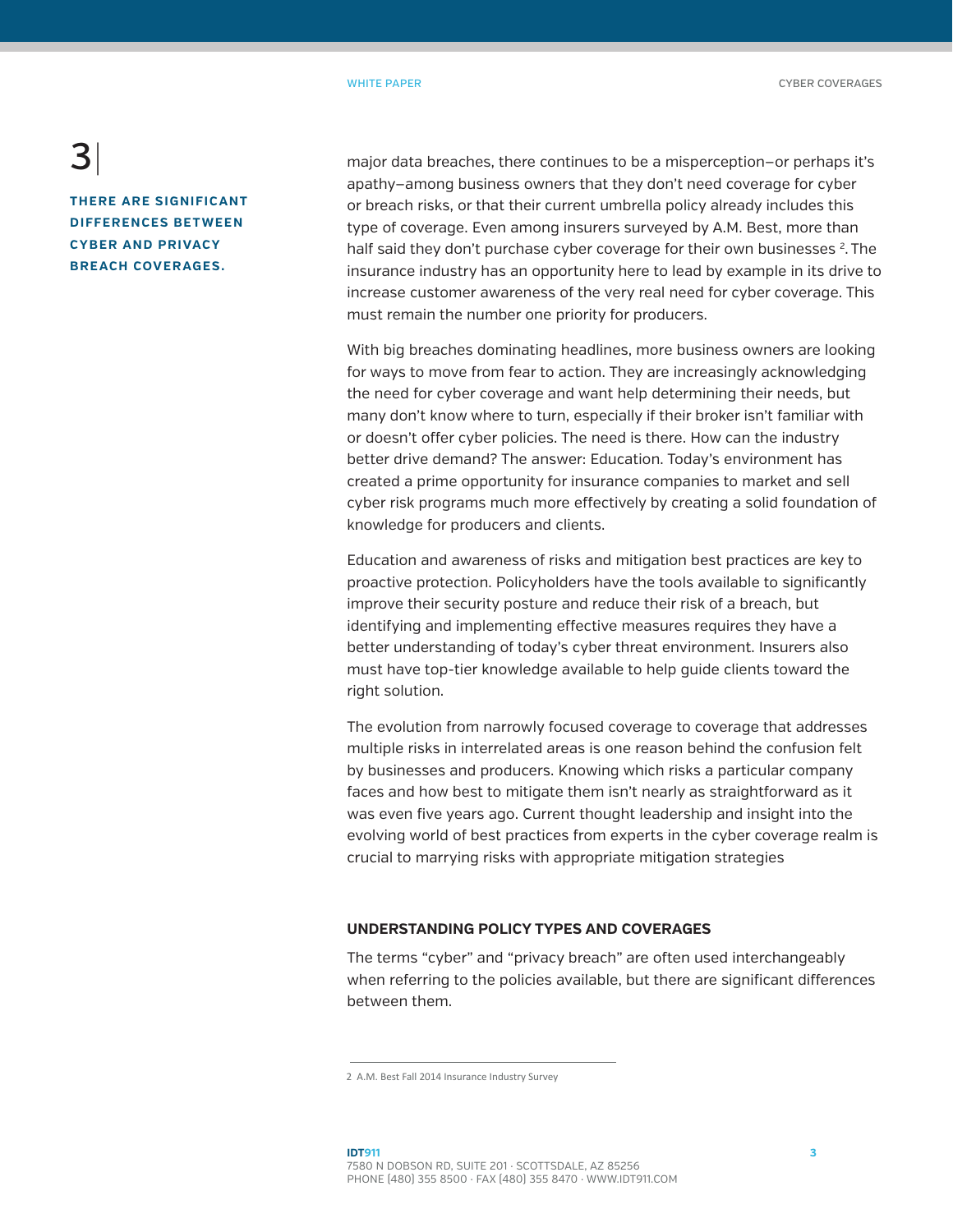### $|4|$

**BIG FIRMS ARE AT HIGHER RISK FOR CYBER EXPOSURE; SMBS FOR PRIVACY BREACH RISK.**

Cyber coverage typically focuses on services and systems related to technology, and their use in business. Risks addressed include website and software design, network equipment, damage caused by service interruptions and computer viruses, and much of the work performed by technology vendors and consultants. Insureds are also commonly covered for damages if they inadvertently transfer a virus to a network owned or operated by someone else.

Privacy breach coverage protects businesses in the event customer, consumer or patient data is compromised or exposed. Also covered under many policies are costs associated with first-party response costs and thirdparty liability exposures.

First-party coverage provides for legal expenses associated with regulatory compliance, such as state breach notification regulations, federal healthcare mandates including HIPAA and HITECH, and financial industry regulations including contractual agreements surrounding PCI compliance. It also covers expenditures incurred as part of any forensic investigations into the duration and extent of exposures to determine specifically what data was compromised and who was impacted. The costs to respond to a breach, to notify affected parties and any applicable regulatory agencies, and to provide victims (and potential victims) with credit monitoring tools and identity theft remediation services are further benefits of first-party coverage.

Third-party coverage focuses on liability costs related to defending against consumer-based litigation or regulatory actions that arise as a result of a breach. The majority of these risks are significantly reduced—if not eliminated—by appropriate use of first-party coverage.

The way policies are currently being offered and written is also notable. Only 57 percent of companies that write cyber risk write dedicated policies. More often, cyber is bundled with existing policies, notably general liability, property and business interruption, and E&O. This general reluctance to participate in the cyber market is dominated by insurers' concerns about a lack of data surrounding cyber policies and claims<sup>3</sup>. Launching in 2015, ISO's data breach policy and claim data sharing program—part of the organization's cyber risk platform—will begin to address much of the existing data scarcity.

<sup>3</sup> A.M. Best Fall 2014 Insurance Industry Survey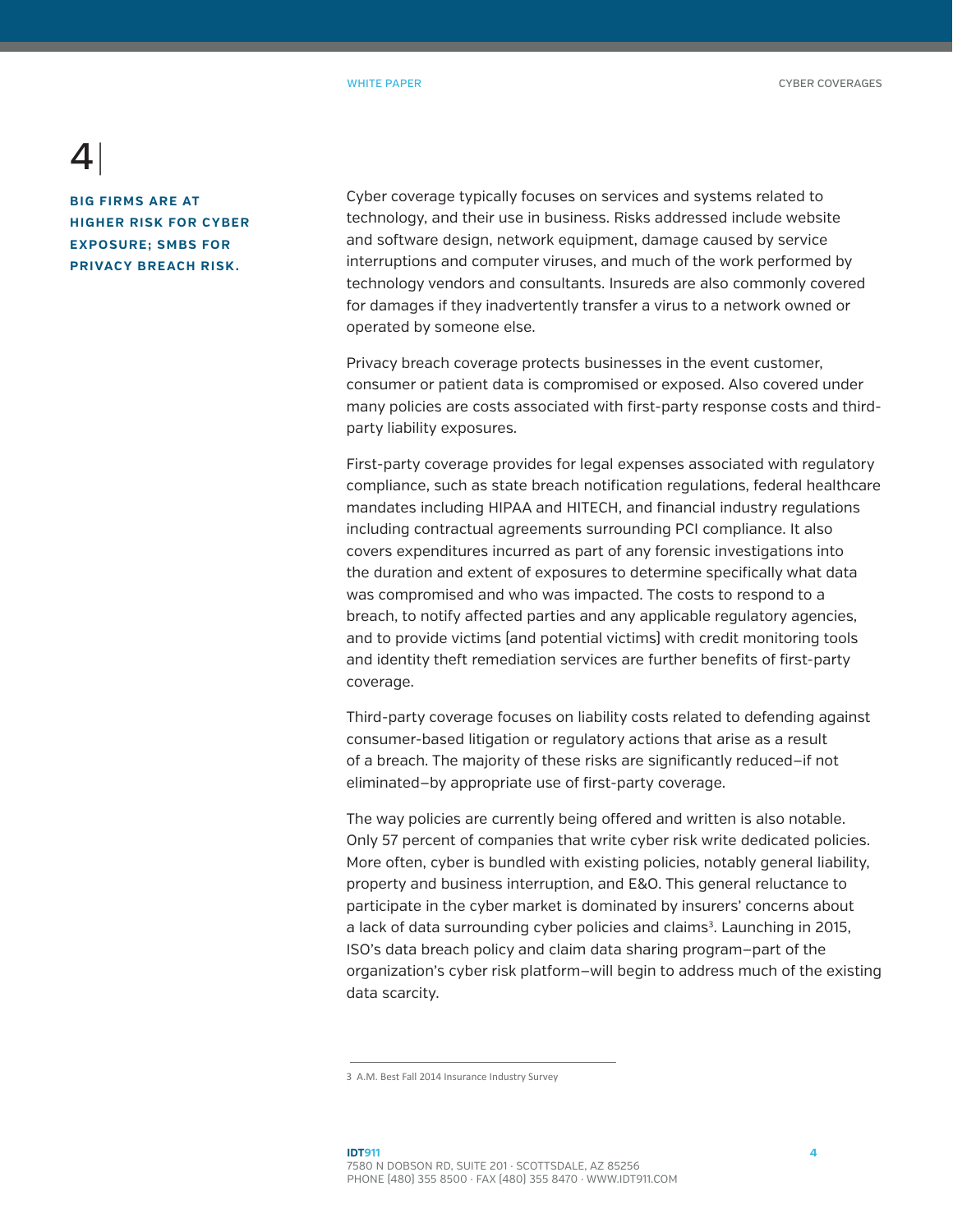**MARKET STRATEGIES VARY DEPENDING ON BUSINESS SIZE AND INDUSTRY.**

#### **MARKET PROFILE: LARGE COMPANIES**

The nature of a big company and its way of doing business means that they commonly need strong privacy breach and cyber coverage. A vast number of them gather, process and store large amounts of information, and they also typically have complex technology and network infrastructures supporting their operations. These companies often deploy and manage much of the underpinnings that drive wider activities, such as the processing of financial transactions and the compilation and analysis of large databases.

Systems within the infrastructures of Fortune 1000 and similar companies usually have many connections to outside partners, such as suppliers and client organizations. Cloud computing is also heavily leveraged for core computing functions, and the extensive use of external vendors also leads many big businesses to allow network access to companies and people outside their own workforce.

These factors put the typical large company at risk for cyber exposure. Privacy breach risks, on the other hand, are often managed through the proactive policy making and robust security measures available to big firms that have sufficient funding and ample internal resources.

#### **MARKET PROFILE: SMBS**

In contrast to large organizations, the majority of small and midsized businesses don't often run the same levels of risk when it comes to cyber exposure. They may have their own internal systems while only occasionally providing services to other companies or using their networks for extensive connected activities. And they may rely on cloud technology regularly, but its use within the organization is typically limited.

SMBs do, however, often have higher privacy breach risk. Most don't employ data protection experts or large technology teams, making the information they collect and manage potentially more vulnerable to exposure. They're also less likely to implement strict data retention policies, they may not be familiar with the safest ways to store and dispose of information, and in some instances they may be unaware that they're subject to state, federal, or industry compliance regulations. In addition, non-digital breach causes remain a top-tier risk among small and midsize businesses (SMB). Mailing hardcopy invoices and patient statements to the wrong address, for example, or improperly disposing of obsolete paper files, may pose as great a breach risk as any electronic network intrusion.

Breach impacts in the SMB sector have the potential to inflict significant damage. Ongoing customer concerns about data privacy and exposure was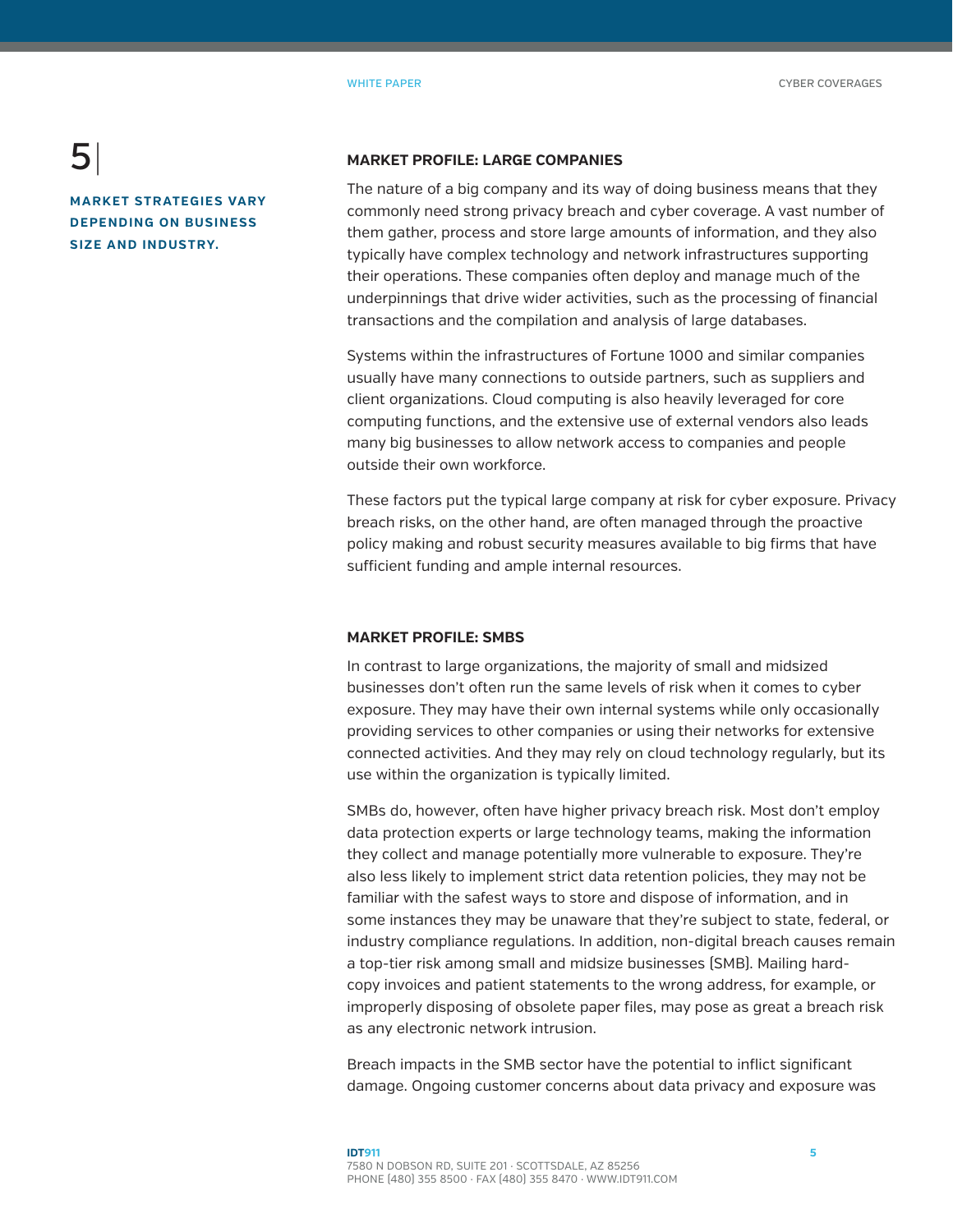WHITE PAPER CYBER COVERAGES

## 6|

**CYBER AND PRIVACY BREACH COVERAGES ARE ESSENTIAL FOR BUSINESSES OF ALL SIZES.**

shown to have a measurable impact on the bottom line in the case of the Target breach. Couple that lost revenue with the costs necessary to respond to a security incident—from investigative services that determine the extent of an exposure to litigation brought by affected parties—and a breach has the very real potential to threaten a small company's financial health. In stark contrast to the big business sector, an SMB breach and resulting costs typically aren't as easily absorbed as they might be with companies like Target and Home Depot. Business continuity and long-term viability are of serious concern.

#### **SPECIFIC NEEDS**

A subset of firms both large and small have risk profiles shaped by more than just their size. Companies that operate in specific industries—healthcare, legal, and financial to name a few—often require more robust privacy breach coverage. These businesses are responsible for managing the most sensitive information types, and exposure of that data could lead those impacted to suffer significant harm. Whether it's a large hospital organization or an individual doctor's office, a nationwide law firm or a small-town attorney, these companies have valuable and highly confidential information that is actively sought by hackers and that the businesses must vigorously strive to protect.

A review of breach statistics over the past decade shows trends within several key industries:



**Breaches by industry – 2005 – 2014** 

Source: ITRC Breach Statistics 2005-2014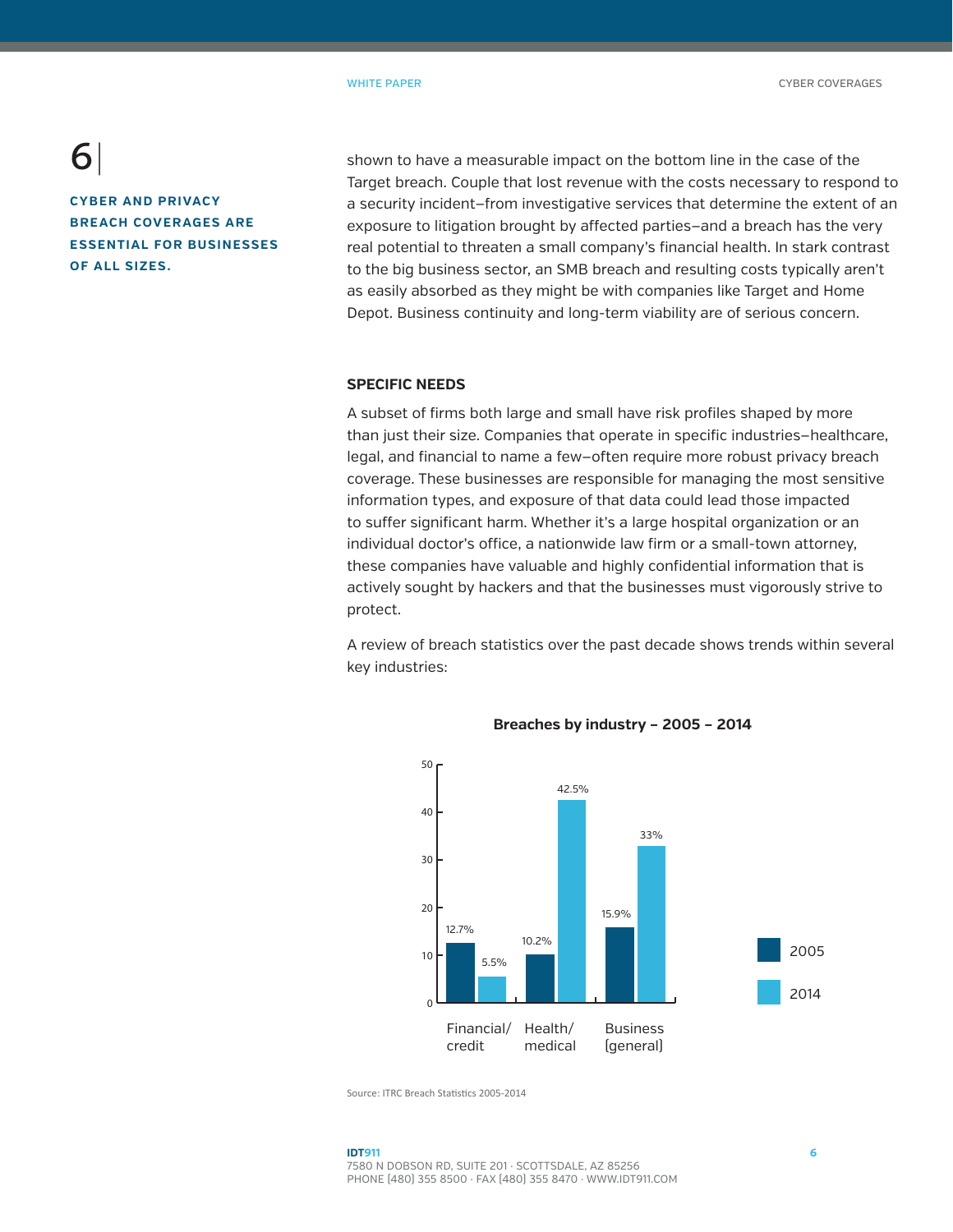**GREATER AWARENESS FOR CYBER AND PRIVACY BREACH COVERAGE SOLUTIONS DRIVES DEMAND FOR POLICIES IN ALL BUSINESS SECTORS.**

This data demonstrates that the financial and credit sectors may be preventing exposures more successfully now than in years past, but the healthcare and general business industries have experienced a worrying uptick in breach events.

#### **MARKET STRATEGIES**

The market needs for both cyber and privacy breach coverage solutions are specific to the size of the business being considered as well as industry or other risk factors that may be present.

Big companies generally have a number of other insurance products in their portfolios, and cyber risk coverage will often naturally dovetail with existing initiatives overseen by the organization's risk management group. It's likely that these internal teams already have identified where potential liabilities lurk and what can be done to mitigate them. And while large firms regularly absorb significant levels of risk internally for financial reasons, most have also accepted sizable insurance premiums as a normal cost of doing business.

Contrast that to the small company sector, which has been largely overlooked in the past as a segment of the marketplace that was either uninterested or unable to secure robust coverage. But many SMBs, and particularly those in the high-risk categories related to the healthcare, financial, and legal industries, often benefit from highly targeted and carefully underwritten policies. Keep in mind that, regardless of their risk profile, most SMBs are likely to be much more price-sensitive than larger firms, as they often have far less budget available to cover high premiums. However, small companies are often receptive to the concept of add-on coverages to the commercial package or business owners' policies they already have.

In all business sectors, increased awareness of the need for cyber and data breach coverage drives greater demand for these types of policies. However, there is still a significant lack of awareness among potential clients that cyber coverage is something they should have. In fact, companies that don't believe they need cyber insurance is cited as the greatest selling challenge by 40 percent of producers in a recent study conducted by Hanover Research4. Opportunities for increased revenue will follow when businesses understand the critical need for breach coverage and how accessible effective coverage options are to organizations of any size.

<sup>4</sup> Cyber Insurance Survey, ISO, Nov. 2014